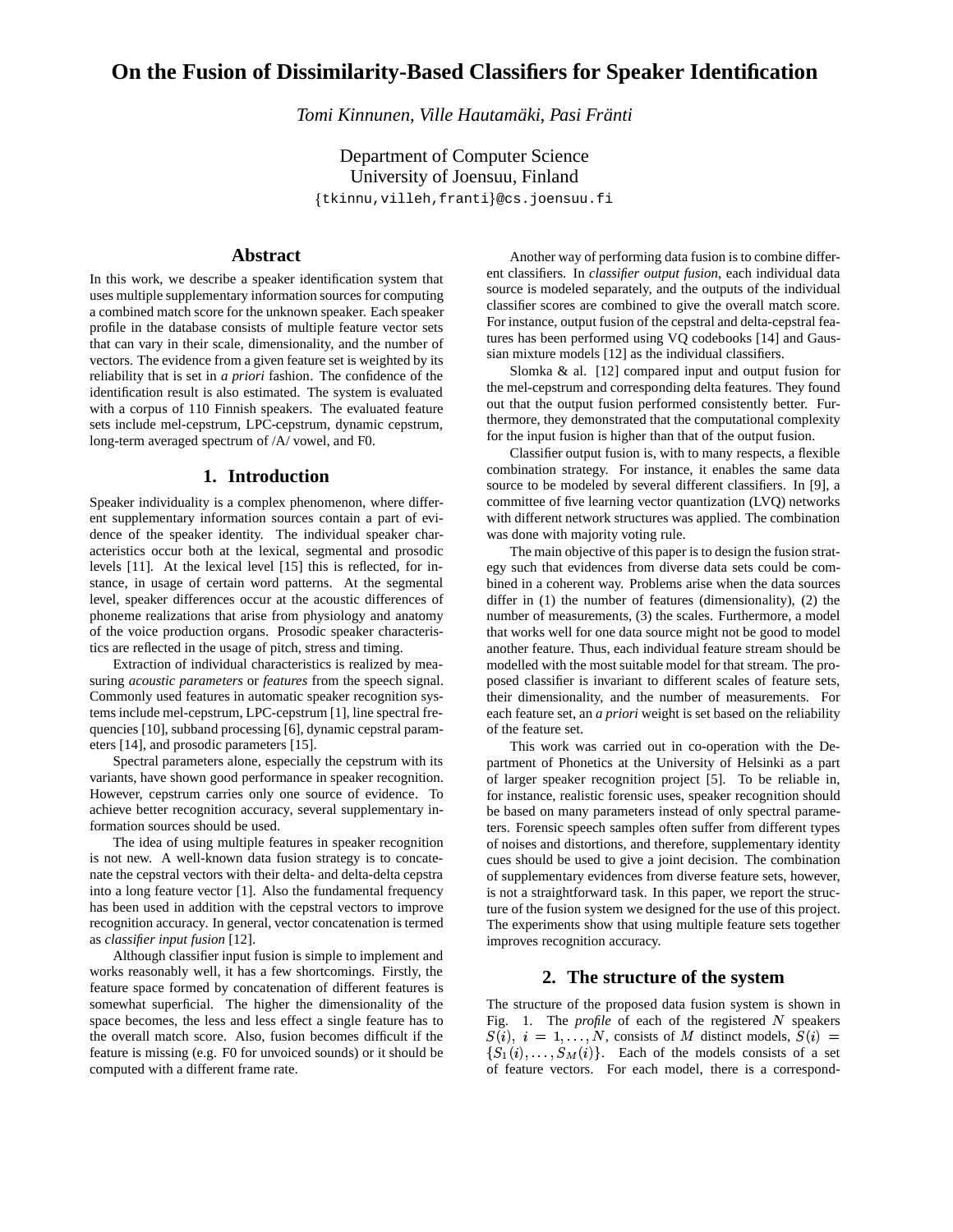

Figure 1: *Structure of the proposed system.*

ing *sub-classifier* or *expert*. Given an unknown speaker profile  $X = \{X_1, \ldots, X_M\}$ , each of the experts j computes a match score  $score(j, i)$  for each speaker i. The match score  $score(j, i)$  indicates the degree of similarity (or dissimilarity) between point sets  $X_i$  and  $S_i(i)$ .

The individual expert outcomes  $score(j, i), j = 1, \ldots, M$  should ex are weighted by *a priori* weights  $w(j)$  that indicate the reliability of the expert. The weighted match scores from the different experts are then combined into a single match score  $score_{total}(X, S(i))$  that indicates the degree of similarity (or dissimilarity) between the speakers  $X$  and  $S(i)$ . The decision is given by returning the ID number of the most similar speaker to  $X$ . The confidence of the decision is also estimated based on the spread of the distribution of the match scores from different speakers.

### **2.1. Sub-classifiers**

For simplicity, we will use dissimilarity-based classifiers for all feature sets. For each speaker, the individual feature sets are modeled by codebooks [10, 6, 13] generated by clustering the feature vectors of that feature set by randomized local search algorithm [3].

Dissimilarity of point sets sets  $X_j$  and  $S_j(i)$  is computed by the average quantization distortion:

$$
D(j,i) = \frac{1}{|X_j|} \sum_{\vec{x} \in X_j} \min_{\vec{y} \in S_j(i)} \|\vec{x} - \vec{y}\|^2, \quad (1)
$$

where  $|X_j|$  denotes the cardinality of  $X_j$  and  $||.||$  denotes the Euclidean norm. The match score for the sub-classifier is computed as normalized distortion:

$$
score(j, i) = \frac{D(j, i)}{\sum_{k=1}^{N} D(j, k)}.
$$
\n(2)

In other words, the distortion of each speaker within the subclassifier is normalized by the sum of the distortions from all speakers within that sub-classifier. This ensures that  $0 \le$  $score(j, i) \leq 1$ . In this way, the outputs of the individual classifiers are in the same order of magnitude regardless of the dimensionality or the number of vectors.

#### **2.2. Fusion strategy**

There are several options for combining the outputs from the sub-classifiers [2, 7]. Kittler & al. [7] compared several commonly used fusion criteria in the context of of probabilistic classifiers. Their theoretical and experimental results indicated that the *sum rule* is most resilient to estimation errors. Therefore, we define the combination rule as the weighted sum:

$$
score_{\text{total}}(X, S(i)) = \sum_{j=1}^{M} w(j) \, score(j, i), \tag{3}
$$

where  $w(j)$  is the weight for the feature set j. The weights are normalized such that  $\sum_{i=1}^{M} w(j) = 1$ , which allows the weights to be interpreted as relative importances. For instance, if there are two feature sets and we set  $w(1) = 0.2$  and  $w(2) = 0.8$ , then the second set gets four times more weight in the fusion compared to the first one.

#### **2.3. Decision and confidence estimation**

The identification decision is the speaker  $i^*$  which produces the smallest combined score:

$$
i^* = \arg\min_{0 \le i \le N} score_{\text{total}}(X, S(i)). \tag{4}
$$

We also estimate the *confidence* of the decision. Intuitively, one should expect high confidence if the selected speaker is very distinctive, i.e. the scores for all other speakers are significantly higher. On the other hand, if there exists another speaker that is close to  $i^*$ , the decision is more uncertain. Based on this idea, we define the confidence as

$$
c = 1 - \frac{score_{\min}}{score_{\min}}\tag{5}
$$

where  $score_{\text{min}}$  and  $score_{\text{min2}}$  are the scores for the nearest and second nearest speakers, respectively.

### **2.4. Determination of the weights**

We consider two ways of determining the weights in Eq.  $(3)$ . In the first approach, we apply a separability criterion for the within- and between-speaker distance scores within each feature set. The separability of the distributions is computed by the Fisher's criterion [4]:

$$
F = \frac{(\mu_w - \mu_b)^2}{\sigma_w^2 + \sigma_b^2},\tag{6}
$$

where  $\mu_w$ ,  $\mu_b$  and  $\sigma_w^2$ ,  $\sigma_b^2$  are the means and variances of the two distributions, respectively. The Fisher's criterion gives a high value if the two distribution are well-separated.

In the second approach, we use exhaustive search to find the optimum weight combination. In other words, the performance of the system is evaluated for every weight combination, and the best weight combination is selected. For a small number of feature sets this approach can be applied.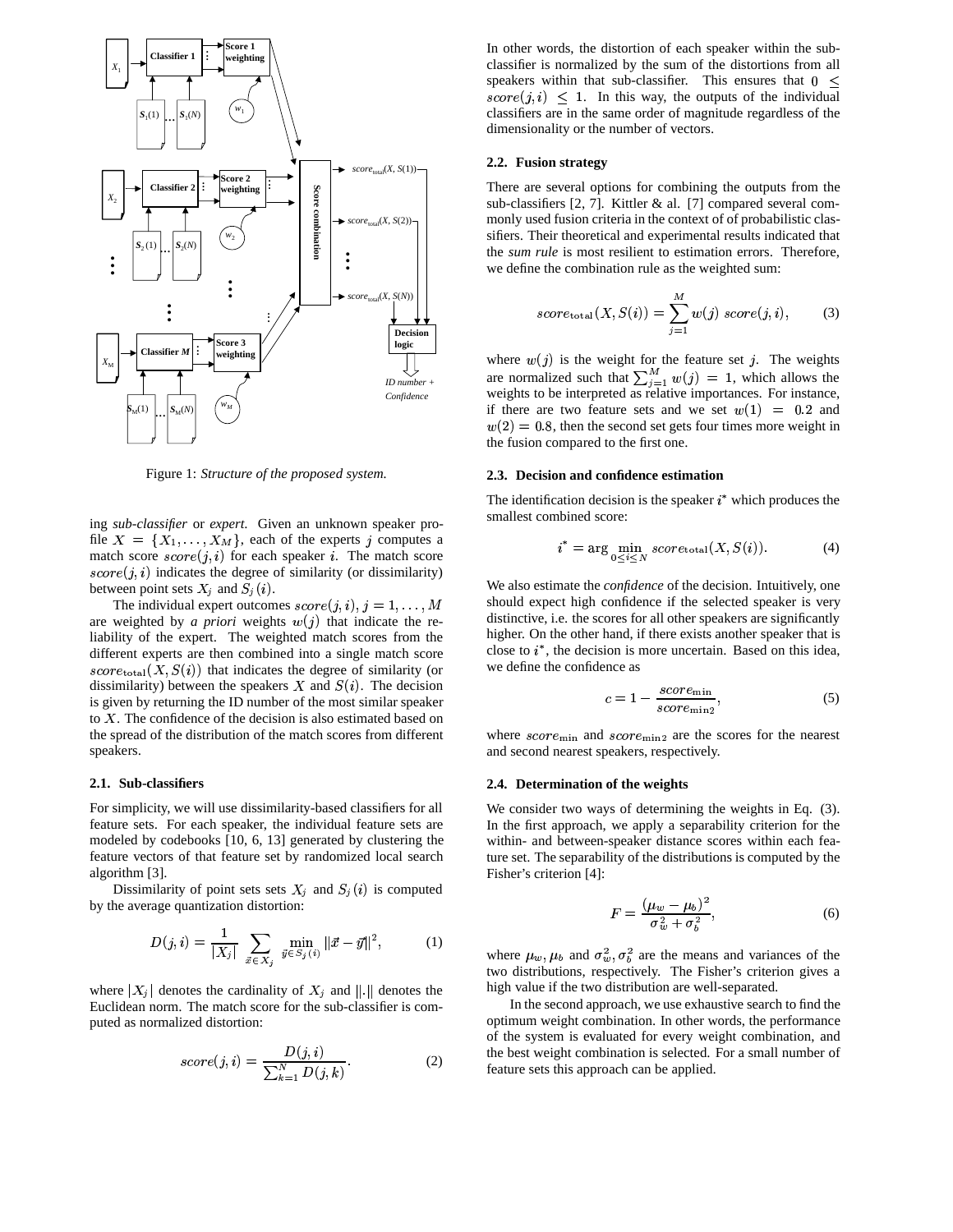Table 1: Summary of the data sets.

| racio 1: Danmar , or allo data boto. |                |         |                  |  |  |  |
|--------------------------------------|----------------|---------|------------------|--|--|--|
|                                      | Dimensionality | Vectors | Range            |  |  |  |
| <b>MFCC</b>                          | 16             | 499     | $[-102.9, 48.4]$ |  |  |  |
| $\triangle$ -MFCC                    | 16             | 499     | $[-12.7, 13.4]$  |  |  |  |
| $\triangle \triangle$ -MFCC          | 16             | 499     | $[-5.5, 6.5]$    |  |  |  |
| <b>LFCC</b>                          | 20             | 1990    | $[-18.1, 48.4]$  |  |  |  |
| <b>LTAS</b>                          | 513            |         | $[-25.6, 57.6]$  |  |  |  |
| F0                                   |                | 469     | [57.9, 323.0]    |  |  |  |
|                                      |                |         |                  |  |  |  |

# **3. Experiments**

## **3.1. Corpus description**

The test material consists of 110 native Finnish speakers from various dialect regions in Finland [5]. The recordings were done in a silent environment by a professional reporter C-cassette recorder. The data was digitized using 44.1 kHz sampling frequency with 16 bits per sample. All speakers read the same material which was divided into training and evaluation sets of length 10 seconds both.

#### **3.2. Acoustic measurements**

The original acoustic measurements as provided by the University of Helsinki consisted of four data sets [5]: fundamental frequency (F0), long-term averaged spectrum (LTAS) for vowel /A/ , linear frequency cepstral coefficients (LFCC) and mel-cepstral coefficients (MFCC). We furthermore added the dynamic cepstrum parameters ( $\triangle$ -MFCC,  $\triangle \triangle$ -MFCC) due to their popularity in automatic speaker recognition systems.

The data sets are summarized in Table 1. From this table, we can see that input fusion would be impossible due to the diversity of the data sets. The fusion system enables using arbitrary feature sets together.

#### **3.3. Sub-classifier performance**

First, the performances of each feature set alone were evaluated. After some experimentation, we fixed the model sizes as follows. For MFCC, LFCC,  $\triangle$ -MFCC and  $\triangle \triangle$ -MFCC the models consist of 100 code vectors. For F0, the model consists of 5 code vectors. For LTAS, the model consists of, by definition, one long vector containing 513 averaged subband outputs from different instances of /A/ vowels.

The performances of the individual data sets are summarized in Table 2 for segment length 1.8 seconds. Both the identification error rate and average confidence for the correctly classified speakers are shown.

We found out that in general increasing the model size and the test segment length improves recognition results. An exception was F0, for which the behaviour was somewhat inconsistent with respect both to the model size and to the test segment length. From the six sets, MFCC and LTAS performed best and F0 worst.

Notice that the confidences do not go in parellel with the recognition rates. For instance, F0 gives poor identification result but the confidence for the correctly classifier speakers is higher than that of MFCC, for instance.

### **3.4. Fusion of data sources**

Since the fundamental idea of the fusion is that the classifiers could complement each others results, the fusion of correlated classifiers is not reasonable. In other words, if two classifiers

Table 2: Performances of the subclassifiers.

| Table 2. I chominances of the subclassifiers. |            |                 |  |  |
|-----------------------------------------------|------------|-----------------|--|--|
|                                               | Error rate | Avg. confidence |  |  |
| <b>MFCC</b>                                   | 6.36 %     | 0.14            |  |  |
| $\triangle$ -MFCC                             | 52.72 %    | 0.05            |  |  |
| $\triangle \triangle$ -MFCC                   | 46.36 %    | 0.04            |  |  |
| LFCC                                          | 46.36 %    | 0.10            |  |  |
| <b>LTAS</b>                                   | 5.45 %     | 0.53            |  |  |
| FO                                            | 93.64 %    | 0.35            |  |  |
|                                               |            |                 |  |  |

misclassify the same speakers, there is little gain in combining their outputs; in fact, the results may even get worse. To attack this potential problem, we computed the correlations between the classifier score outputs which are listed in Table 3.

We can see from Table 3 that LFCC is highly correlated with MFCC. This is an expected result, since both of them describe essentially the same quantity, spectral shape. Also, dynamic cepstral parameters are highly correlated with each other, which can be explained by the method they are computed:  $\Delta \Delta$ -MFCC is merely a differenced version of  $\triangle$ -MFCC.

From the six data sets, LTAS and F0 are least correlated with the other feature sets. Based on these observations, we selected MFCC, LTAS and F0 for the evaluation of data fusion. The results for a test segment of length 1.8 seconds for the two best sub-classifiers and the fusion are compared in Table 4. It can be seen that by combining the data sets, the error rate is halved. This shows that the fusion strategy works as designed.

#### **3.5. Weight selection**

Next we study the effect of the weight selection. The results for equal weights, Fisher's criterion, and exhaustive search are compared in Fig. 2 for different input segment lengths.

Figure 2 indicates that the selection of weights has some importance. With exhaustive search, we can find the optimum weight combination for given model size and test segment length. However, this is computationally intensive approach and furthermore, the weights computed in this way do not give any insight into data sets themselves. Thus, the Fisher's criterion seems more appropriate choice for practical use. Both of these approaches outperform the equal weights case, which suggests that the feature sets, indeed, have unequal discrimination powers (reliability).

We continue by fixing the weights according to Fisher's criterion and examine what is the effect of excluding the best feature set, LTAS. The results are compared with MFCC in the Fig. 3. We observe that excluding LTAS increases error rate. Therefore, the gain in the fusion is mostly due to LTAS feature set. Fusion without LTAS is close to the results obtained us-

Table 3: *Correlations of the feature sets.*

|                                        | <b>MECC</b>      | LIFCC            | LTAS | A-MFCC                      | AA-MFCC |
|----------------------------------------|------------------|------------------|------|-----------------------------|---------|
| <b>MFCC</b>                            |                  |                  |      |                             |         |
| <b>LFCC</b>                            | 0.88             |                  |      |                             |         |
| <b>LTAS</b>                            | $0.19 \,   0.13$ |                  |      |                             |         |
| $\Delta$ -MFCC                         |                  | $0.72$ 0.62 0.14 |      |                             |         |
| $\triangle$ A-MFCC 0.69 0.62 0.10 0.94 |                  |                  |      |                             |         |
| F0                                     | 0.31             |                  |      | $0.09$ $0.02$ $0.25$ $0.20$ |         |